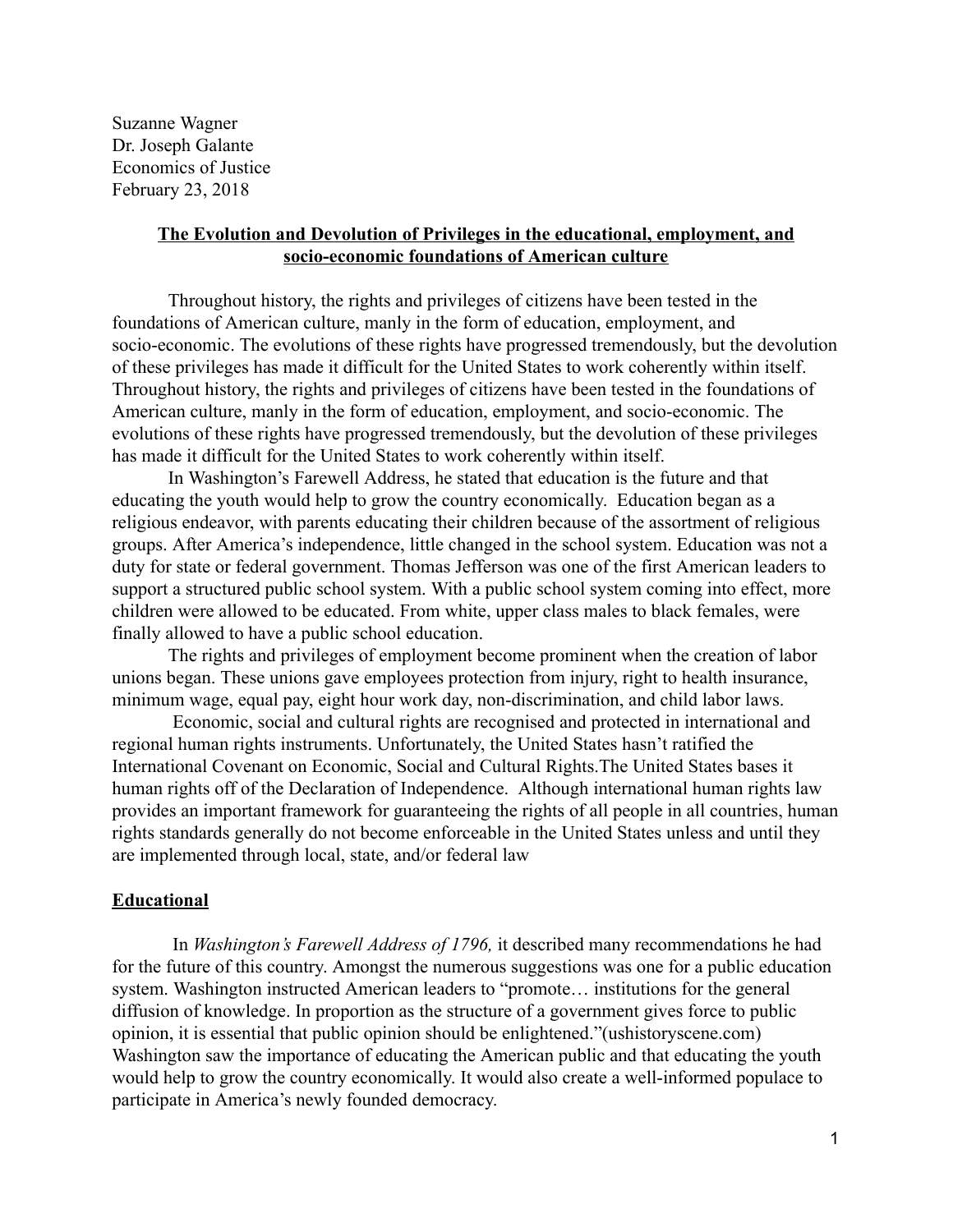Education in the American colonies began as a religious endeavor, with parents educating their children because of the assortment of religious groups. In the seventeenth century, it was strictly forced that everyone learn how to read the Bible. This was stressed by New England's Puritan settlers. Leaders enforced this through the *Massachusetts Bay School Law of 1642* . This removed education responsibilities from the clergy and required that parents teach their children how to read and write. This method, however, did not work effectively and by the mid-seventeenth century the Puritan community began implementing new laws such as the *Old Deluder Act of 1647* . This decree, "ordered that every township in this jurisdiction, after the Lord hath increased them to fifty households shall forthwith appoint one within their town to teach all such children as shall resort to him to write and read."(ushistoryscene.com) In other words, each town was forced to fund and operate a local school. Although many New England towns failed to establish such schools. The problem was that the schools that were founded focused mainly on educating the elite class rather than the entire public. Colonies like Massachusetts, were more inclined to have state-run public school because of the largely British-born and descended Puritans population. Other colonies, such as New York or Pennsylvania, where there was an assortment of religious groups with Quakers, Lutherans, Catholics, ancestral diversity with large German populations, and greater physical distances between communities bred a greater focus on localized education.(ushistoryscene.com) Churches and parent groups took over the educational responsibility because with a wide variety of cultures and religions it was important that every section was able to educate its own in a way it saw fit. Since most middle American colonies were similar to Pennsylvania and New York, the foundations of American public education were strongly rooted in locally run schools. By the time America gained its independence, the focus was not on statewide education programs.

The years following America's independence from Britain in 1783 did little to change the American public education system. Education remained a responsibility of individual families and local communities, not a duty of state or federal governments. Congress issued the Land Ordinance of 1785, ordering each township established in the new western territories to have space set aside for a public school: "There shall be reserved [a] lot… of every township, for the maintenance of public schools." Education remained a primarily local obligation. Despite Congress' failure to institute meaningful education reform following the Revolutionary War, a few American leaders began voicing support for a more extensive and structured public education system. One of the loudest voices was Thomas Jefferson. Jefferson argued that democracy required all the citizens of a populace to have sufficient education so that they could be well informed and vote accordingly. Jefferson did not, however, want to infringe on the rights of parents or local communities to educate their children. Instead, he proposed that everyone could be educated in the way they saw fit as long as they passed certain national examinations. Jefferson's greatest contribution to educational reform arrived with his Bill for the More General Diffusion of Knowledge. Arguing that a better-educated populace would result in a freer and happier American public, the bill called for a widespread system of public education. Jefferson spread the idea that a functional democracy required an educated citizenry. He asserted that the American government had the responsibility to foster the education of a meritocracy in which all citizens could compete. During the late eighteenth century, however, resistance to government-funded education was strong. In 1796, an edited version of the bill finally passed through Congress as the Act to Establish Public Schools. Jefferson's plans for more centralized education fell through because Americans still favored private education ventures and local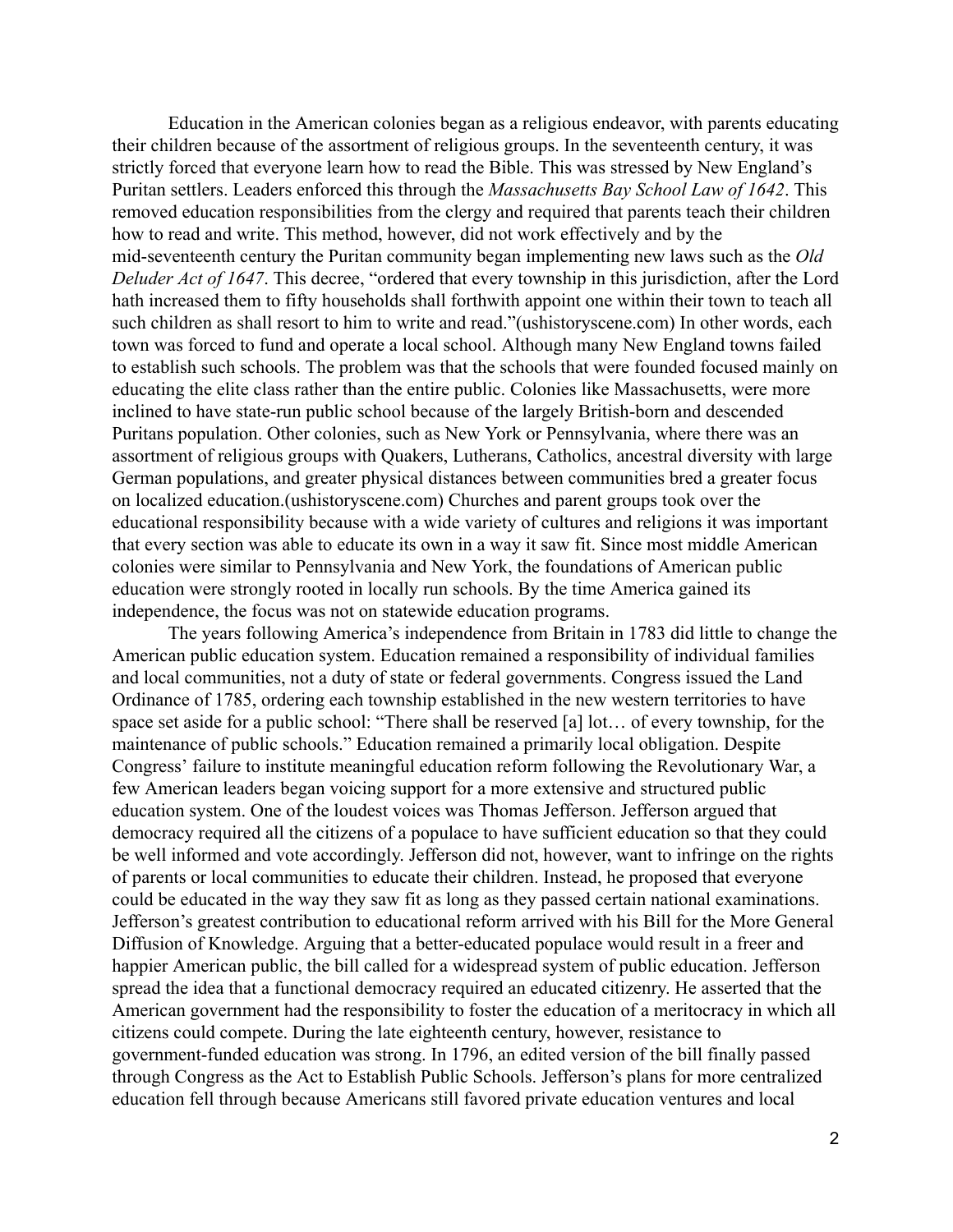control of the education system. Very few Americans wanted there to be government oversight of elementary and high school level education. ((Another avid proponent of public education was Dr. Benjamin Rush, one of the signers of the Declaration of Independence and a member of the Continental Congress. Rush agreed with Jefferson on the importance of education in order to maintain a functional democracy. Like many of the great education minds of the late eighteenth century, Rush advocated a strict and rigid system of schooling that would forcibly mold America's youth into honest and productive citizens)) To the dismay of Jefferson and Rush, it was not until the nineteenth century that a substantial public education system was established. The Revolutionary War, though, did turn greater attention towards the education of women. ((Previously, the education of women was limited to elementary reading and writing along with the development of homemaking skills. Towards the end of the eighteenth century, the first private female academies—such as the Litchfield Female Academy—started opening their doors. These institutions supported the new American vision that mothers were responsible to mold the moral and intellectual character of their children and would thus need to be educated well enough to do so.))

The nineteenth century is often referred to as the "Common School Period" because American education transitioned from an entirely private endeavor to public availability. Even though it lacked an official public education system, the United States had the world's highest literacy rate in the early nineteenth century. Informal means of education—such as apprenticeships, charity schools, and church schools—helped fill in the gaps created by the absence of public schools. Private academies only admitted those who could afford to attend them and even some "free" schools offered by local communities charged tuition. Moreover, many schools required prospective students to know how to read and write. This kept children whose parents did not educate them at home out of the schooling system. ((Students able to attend early nineteenth century schools faced many challenges of their own. Children under the age of five were often times mixed in with adults in their twenties. Additionally, classrooms were frequently overcrowded, housing as many as eighty students at a time. Because of the overcrowding, already scarce textbooks and learning materials had to be spread even more thinly amongst students. As a result, class time amounted to a tedious recitation of facts and instructor struggled to devote individual attention to students.)) After the War of 1812, the American public began to take greater notice of their country's inconsistent/unreliable education system. Much of the population growth was the cause of increased immigration into the United States. Higher rates of immigration amplified cries for public schools. ((Famed educator Calvin Stowe advised that, "Unless we educate our immigrants they will be our ruin. It is no longer a question of benevolence, of duty, or of enlightened self-interest…we are prompted to it by the instinct of self-preservation.")) Many laborers called for public schools as a way of integrating the children of wealthy Americans with the children of the middle and working classes. Urban workers went as far as to suggest that schools be created that would allow children to study part of the day and work part of the day. In this way, working-class children could still contribute to the family income, but also receive an education which would allow them to reach a higher station in life. Even though the early to mid nineteenth century saw many parties advocate for public schools, the notion of government-funded schooling still garnered a harsh reaction:

1) Taxpayers worried that public education would result in higher taxes or that it would wrongly take money out of the pockets of the working-class to fund education for the rich.

2) Churches contended that public schools would fail to teach religion sufficiently, especially as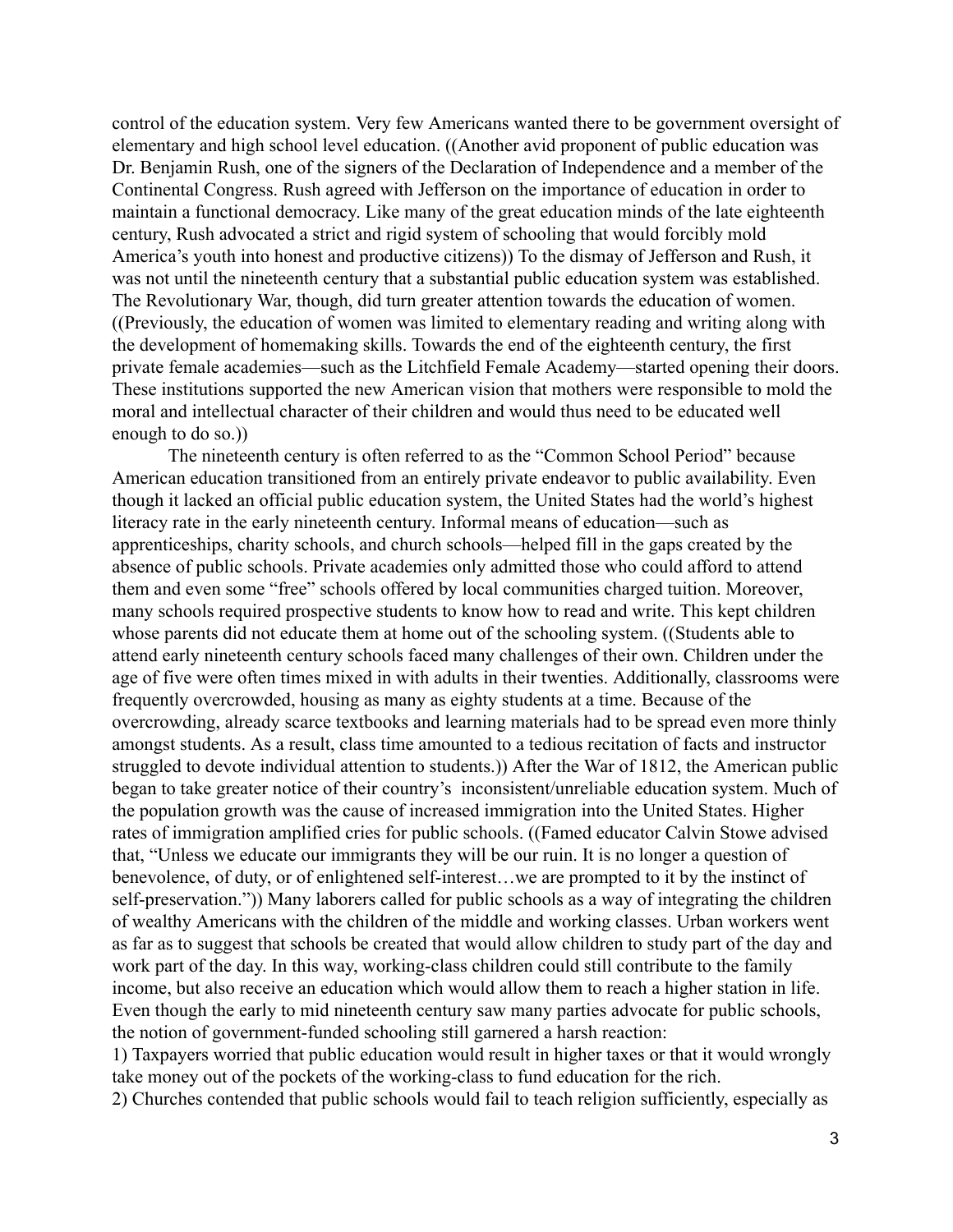prejudice towards immigrants and Catholics grew in major urban areas. 3) Private school teachers feared that they would face lower pay or even lose their jobs. It was not until the 1840's that a structured system of public education emerged in the United States. Reformers built common schools on a state-by-state basis. Education pioneers promoted educational reform as a means to enhance the economic opportunities for all Americans and to create a shared bond amongst the citizens of a very diverse population. Common school supporters sought to found completely free elementary schools available to all American children.

One of America's strongest advocates for public schools was a Massachusetts native by the name of Horace Mann.As a state senator, Mann lobbied feverously for the creation of a state board of education and upon its establishment left his seat in the Massachusetts Senate to become the secretary of the board. Throughout his tenure as the education board secretary, Mann fought to secure tax funding for public schools and to keep religious education separate from public instruction. Mann also established teacher-training colleges and lengthening the school year.Mann's greatest achievement, however, was his role in kick starting the common school movement. In the early 1840's, Mann spent considerable time travelling throughout Europe studying the school systems there. He became particularly fond of the Prussian model of "common schools". Mann sympathized with the Prussian view that all people should receive the same level of education. From this experience, Mann worked to create a network of well-trained teachers to bring a "common" elementary education to all of Massachusetts' children. The notion of having a standardized system of education caught on across New England. Similar laws would not be commonplace throughout the United States until the twentieth century. Mann's travels in Prussia also introduced him to the notion of placing students in grades based off of age and ability. Mann first instituted this idea—known as age grading—in 1848. Prior to 1848, elementary classrooms consisted of students ranging from as young as six to as old as fourteen years old. ((When Mann introduced age-grading, large age disparities in the classrooms all but vanished. The system was a success as it allowed students to learn with children their own age and it gave them the opportunity to "graduate" to the next grade, which gave them something to work towards and a sense of accomplishment when they finished each grade.)) Mann's reforms were generally met with widespread approval from the American people. Insisting that public education would turn America's children into responsible and civically minded citizens. Mann was a fierce proponent of not just public schools, but common schools. Public schools were government-funded, but were often divided along socio-economic lines. Mann's idea of a common school was one that was open to all classes of Americans and would serve to break down class distinctions. As Mann argued in this report, a system of common education was the best way to ensure social and national unity. 1851

State of Massachusetts passes first its compulsory education law. The goal is to make sure that the children of poor immigrants get "civilized" and learn obedience and restraint, so they make good workers and don't contribute to social upheaval.

#### 1864

Congress makes it illegal for Native Americans to be taught in their native languages. Native children as young as four years old are taken from their parents and sent to Bureau of Indian Affairs off-reservation boarding schools, whose goal, as one BIA official put it, is to "kill the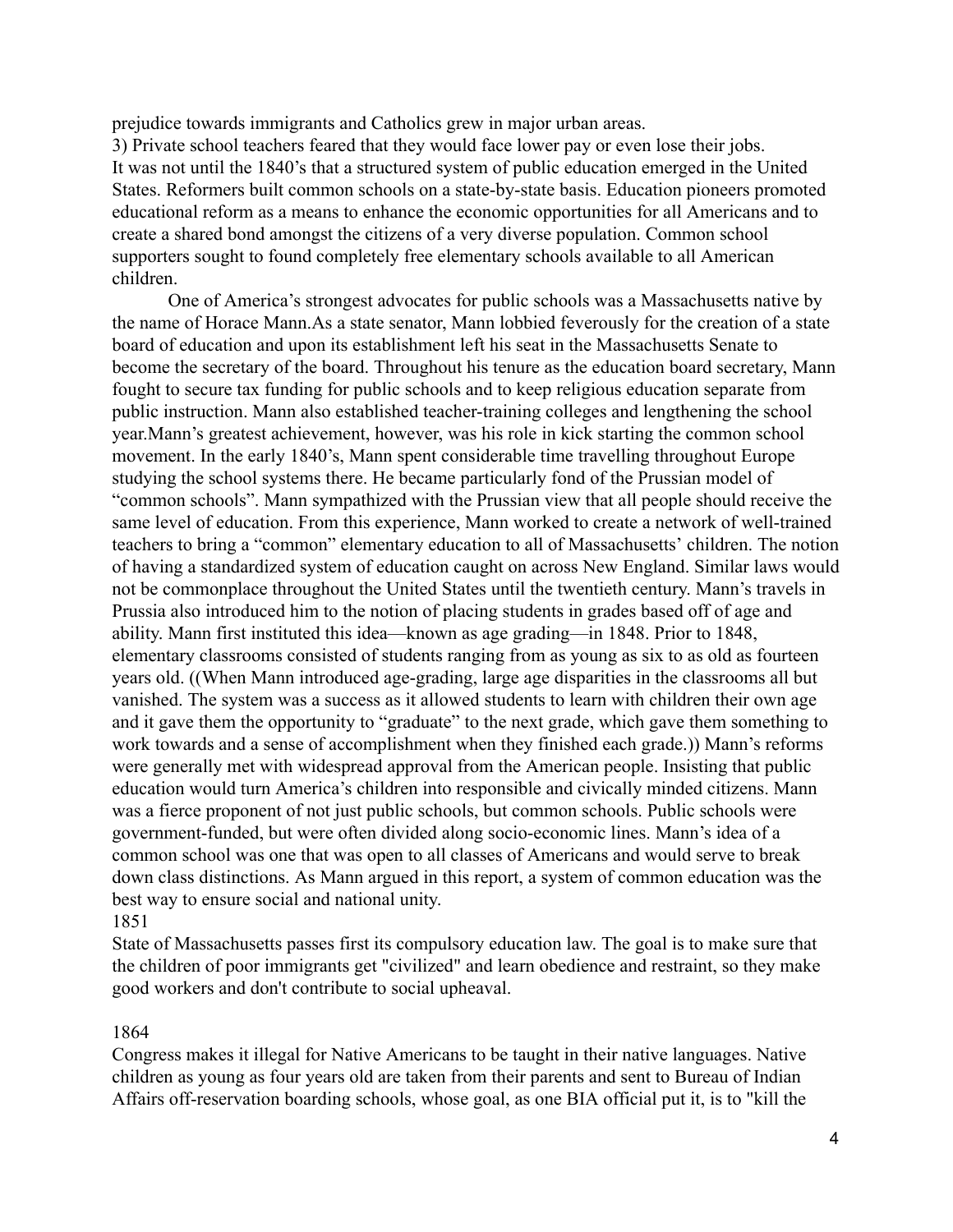### Indian to save the man."

## 1865-1877

African Americans mobilize to bring public education to the South for the first time. After the Civil War, and with the legal end of slavery, African Americans in the South make alliances with white Republicans to push for many political changes, including for the first time rewriting state constitutions to guarantee free public education. In practice, white children benefit more than Black children.

## 1930-1950

The NAACP brings a series of suits over unequal teachers' pay for Blacks and whites in southern states. At the same time, southern states realize they are losing African American labor to the northern cities. These two sources of pressure resulted in some increase of spending on Black schools in the South.

# 1932

A survey of 150 school districts reveals that three quarters of them are using so-called intelligence testing to place students in different academic tracks.

# 1945

At the end of World War 2, the G.I. Bill of Rights gives thousands of working class men college scholarships for the first time in U.S. history.

## 1954

Brown v. Board of Education of Topeka. The Supreme Court unanimously agrees that segregated schools are "inherently unequal" and must be abolished. Almost 45 years later in 1998, schools, especially in the north, are as segregated as ever.

## 1957

A federal court orders integration of Little Rock, Arkansas public schools. Governor Orval Faubus sends his National Guard to physically prevent nine African American students from enrolling at all-white Central High School. Reluctantly, President Eisenhower sends federal troops to enforce the court order not because he supports desegregation, but because he can't let a state governor use military power to defy the U.S. federal government. Late 1970s

The so-called "taxpayers' revolt" leads to the passage of Proposition 13 in California, and copy-cat measures like Proposition 2-1/2 in Massachusetts. These propositions freeze property taxes, which are a major source of funding for public schools. As a result, in twenty years California drops from first in the nation in per-student spending in 1978 to number 43 in 1998. 1994

Proposition 187 passes in California, making it illegal for children of undocumented immigrants to attend public school. Federal courts hold Proposition 187 unconstitutional, but anti-immigrant feeling spreads across the country.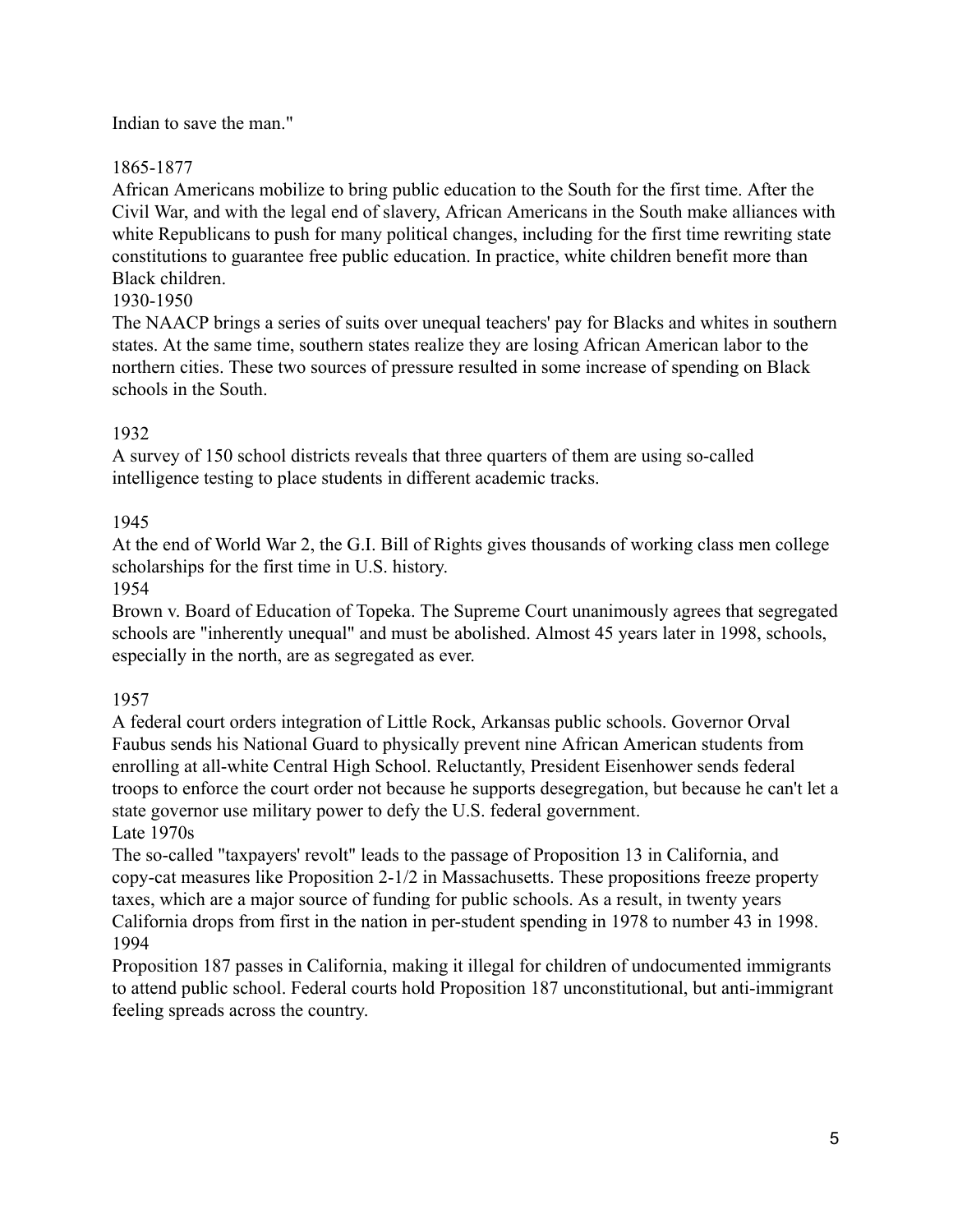### **Employment**

The rights and privileges of employment become prominent when the creation of labor unions began. These unions gave employees protection from injury, right to health insurance, minimum wage, equal pay, eight hour work day, non-discrimination, and child labor laws. The timeline of the rights and privileges of employment demonstrates the major strides in American history that were taken to provide a safe and fair environment for all employees.

In 1794, the Federal Society of Journeymen Cordwainers was created. They were shoemakers from Philadelphia who organized the very first union. Ten years later, the first union went on strike in demand for higher wages. To fight, their employers took them to court and won, making "going on strike," a federal crime. The case was Commonwealth v. Pullis. Despite this, thirty-five years later, the decision was reversed, granting unions the legal right to strike. This case was Commonwealth v. Hunt. The creation of the union and the legal right to strike was the gateway to everything else to come to the rights of employment. When the first national labor organization in America was created in 1866, it paved the way for any future labor parties.

#### The First National Labor Organization in America

Though it lived for just seven years starting in 1866, the National Labor Movement paved the way for future labor parties.Led by William H. Sylvis, who headed the Iron-Molders' International Union, the movement tried to organize local trade unions under a national umbrella.They were also among the first advocates of the eight-hour workday. But the political organization fell apart when it couldn't perform at the polls, and many of its members left for the Knights of Labor

#### Protecting Workers Who Get Injured on the Job

Working on the railroad was a dangerous business for many workers. In a speech to Congress, then-president Benjamin Harrison said about railwork: "It is a reproach to our civilization that any class of American workmen, should in the pursuit of a necessary and useful vocation be subjected to a peril of life and limb as great as that of a soldier in time of war."The Federal Employers Liability Act, which would become the foundations for states' Worker's Compensation laws was enacted in 1908 "to put on the railroad industry some of the costs of the legs, arms, eyes, and lives which it consumed in its operation."

#### United Auto Workers is Founded

Since the UAW was founded in 1930, it has become one of the most important labor unions in the country's history.

Its leadership has successfully lobbied for health insurance plans for industrial workers, the first cost-of-living allowances, as well as training, and educational programs. The UAW has also faced wide-scale criticism, especially from anti-union advocates that protested the bailout of major motor companies of 2008 to 2010.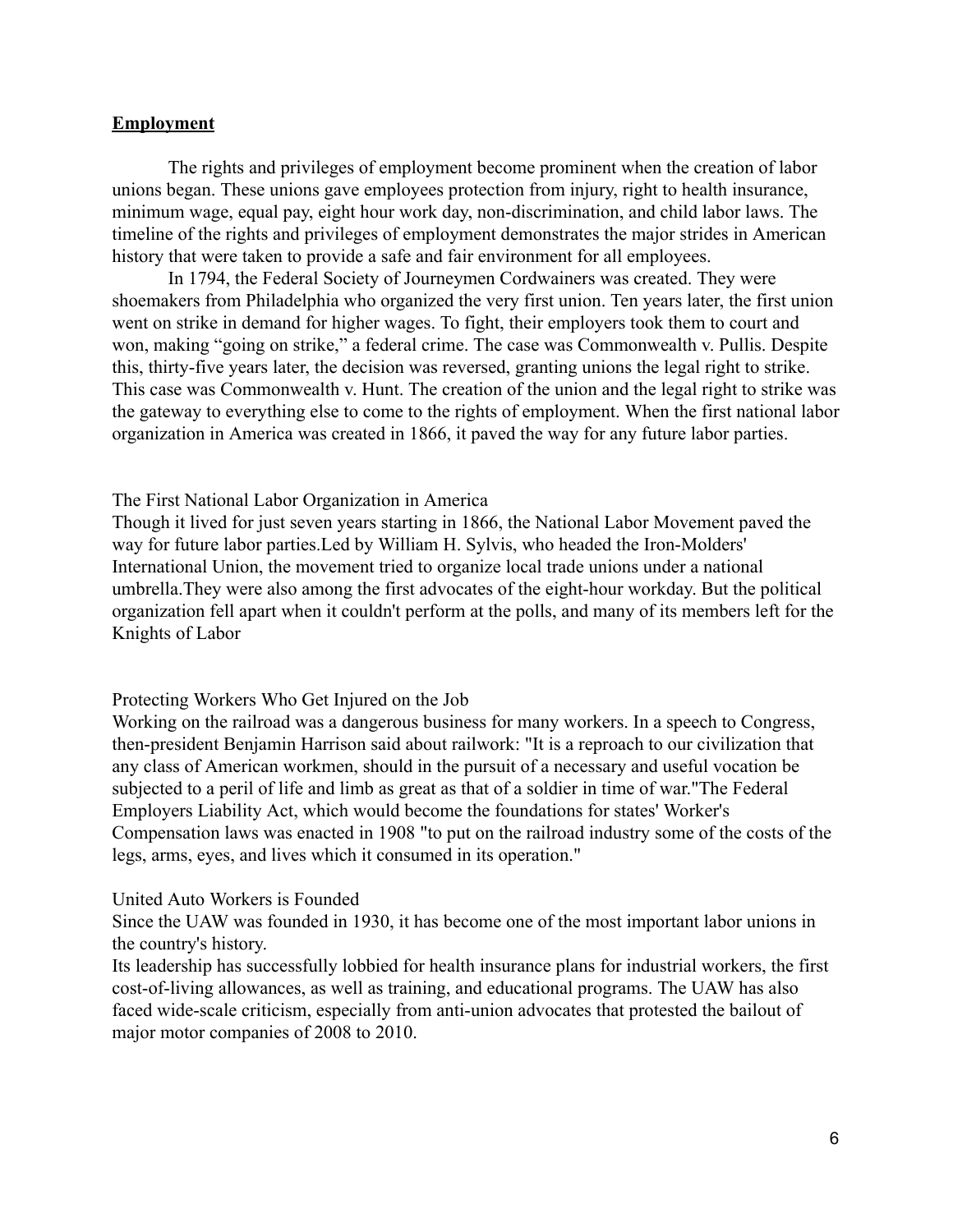### Child Labor Laws and Minimum Wage

The surge of textile mills during the industrial revolution in the late 1700s placed new demands on a limited resource: cheap labor.A number of organizations existed in the early 20th century to curb the use of child workers, but there was no federal law put into place until 1938. The Fair Labor Standards Act set a minimum wage, required employers to pay overtime, and made it illegal to employ children under the age of 14.

### Fair Pay for Workers

The wage gap between men and women in the early 1960s painted a bleak portrait of pay equality in the United States: Women with full-time jobs got paid about 60 cents for every dollar earned by their male counterparts. In 1963, the Equal Pay Act required pay parity between all genders and races. Yet in 2010, white women earned about 80 cents for every dollar made by a man, according to the General Accounting Office.

## The Occupational Safety and Health Act

The Occupational Safety and Health Act was signed into law by President Richard Nixon in 1970. But it was during WWII that industrial accidents put a renewed focus on worker safety. According to the Duke law journal Law and Contemporary Problems in the  $\hat{a} \in \hat{c}$  etwo years preceding OSHA's enactment, 14,000 workers died each year from workplace hazards, and another 2 million were disabled or harmed.

## Work-Life Balance

"Family and medical leave is a matter of pure common sense and a matter of common decency," said former President Bill Clinton upon signing the Family and Medical Leave Act in 1993. "It will provide Americans what they need most: peace of mind. Never again will parents have to fear losing their jobs because of their families."

## Sexual-Orientation and Non-Discrimination

While most companies have instituted non-discrimination policies, it still remains technically legal in 29 states to discriminate based on sexual orientation, and in 35 states to do so based on gender identity or expression.

The Employment Non-Discrimination Act seeks to make it federally illegal to discriminate, but has stalled within Congress for the last 17 years, despite current support President Obama.

## Next on the Docket

Senator Orrin Hatch (R-Utah) is intent on reforming labor laws. In August 2011 he introduced to Congress the Employee Rights Act, which he hopes will help shield individual workers from powerful union leaders.

But Hatch expects opposition. "I fully expect the unions and their supporters to come out against the Employee Rights Act, and characterize it as a radical, anti-union bill," he told the National Legal and Policy Center in September 2011.

### Socio-Economic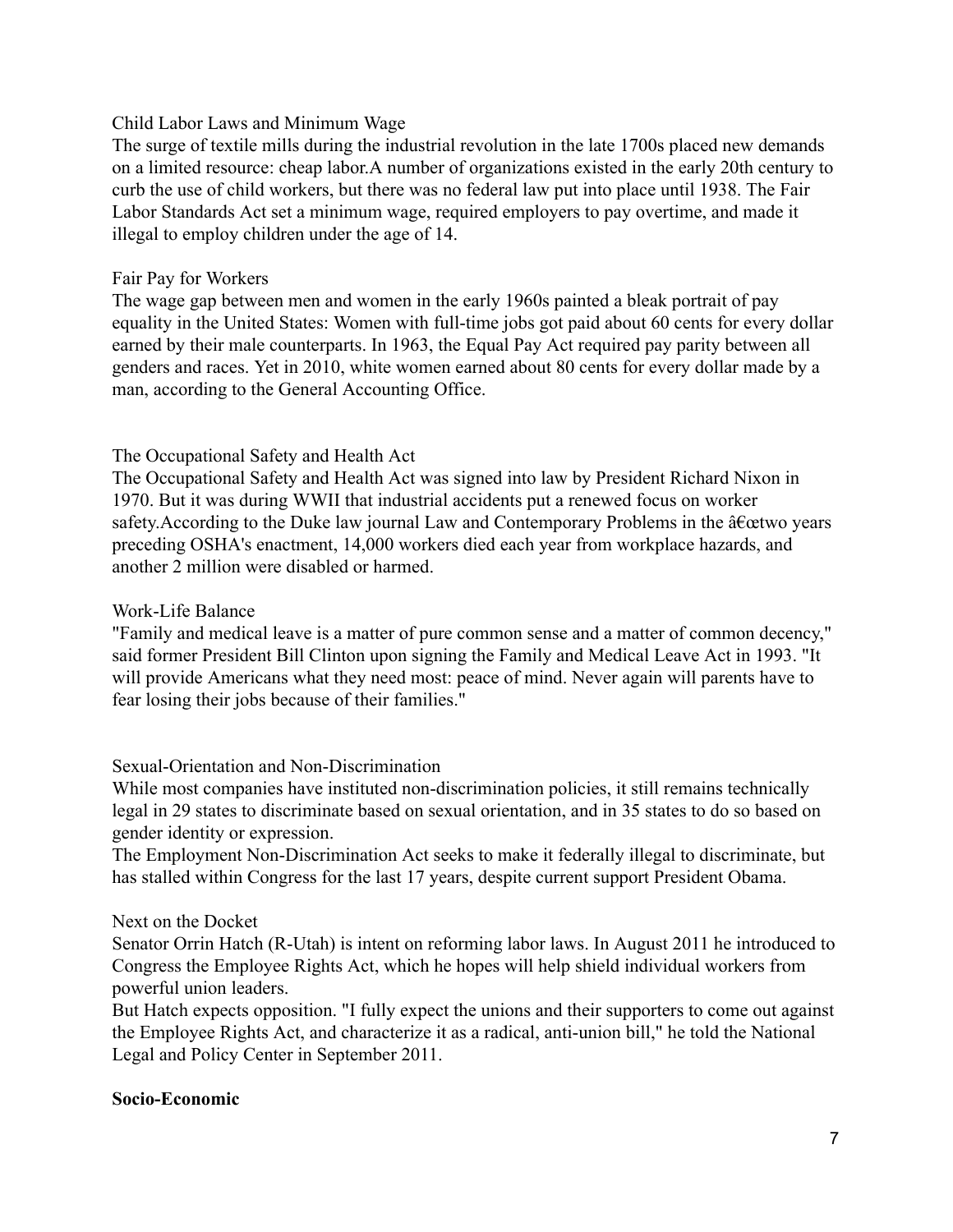Economic, social and cultural rights are recognised and protected in international and regional human rights instruments. Member states have a legal obligation to respect, protect and fulfil economic, social and cultural rights and are expected to take "progressive action" towards their fulfilment.The Universal Declaration on Human Rights (UDHR), adopted by the UN General Assembly in 1948, is one of the most important sources of economic, social and cultural rights. The International Covenant on Economic, Social and Cultural Rights (ICESCR) is the primary international legal source of economic, social and cultural rights. While many ESC rights are subject to progressive realization, the UN Committee on Economic, Social and Cultural Rights (CESCR) has identified certain rights and obligations that the State should immediately implement, including:

undertaking to ensure the equal right of men and women in their enjoyment of economic, social and cultural rights );

providing all workers with fair wages and equal remuneration for work of equal value without any distinction, particularly guaranteeing that women's conditions of work are not inferior to men's work conditions;

ensuring the right to form and join trade unions, and to go on strike;

protecting children from economic and social exploitation, including enacting legislation that provides a minimum age for employment and punishes dangerous working conditions for children;

providing free and compulsory primary education;

allowing parents and legal guardians to choose their children's schools, and respecting the liberty of individuals and bodies to establish educational institutions; and,

respecting the freedom indispensable for scientific research and creative activity.

The Right to Self-Determination and the Right to Development;Economic Rights-The Right to Work,The Right to a Fair Wage and Safe Working Conditions, The Right to Form and Join Trade Unions; Social Rights-The Right to Social Security, The Rights of the Family, The Right to an Adequate Standard of Living,The Right to Health; Cultural Rights- The Right to Education, The Right to Take Part in Cultural Life, The Right to Enjoy the Benefits of Scientific Progress, The Right to Benefit from the Protection of Moral and Material Interests Resulting from Scientific, Literary and Artistic Productions

Although international human rights law provides an important framework for guaranteeing the rights of all people in all countries, human rights standards generally do not become enforceable in the United States unless and until they are implemented through local, state, and/or federal law. International treaties define rights very generally, and international courts and monitoring bodies typically lack the ability to directly enforce their decisions in the United States. Because the greatest capacity for protection lies in domestic law, one of the best ways to improve human rights in the United States is to strengthen domestic legal protections for human rights by passing laws recognizing those rights and ensuring the implementation of those rights by the government and U.S. courts is consistent with international standards.

In the United States, the Constitution and the Bill of Rights provide broad human rights protections. Many of the rights contained in the Constitution are equivalent to rights found in the UDHR, especially those related to political and civil liberties.(CHART) In addition, the U.S. Supreme Court has identified fundamental rights not explicitly stated in the Constitution, such as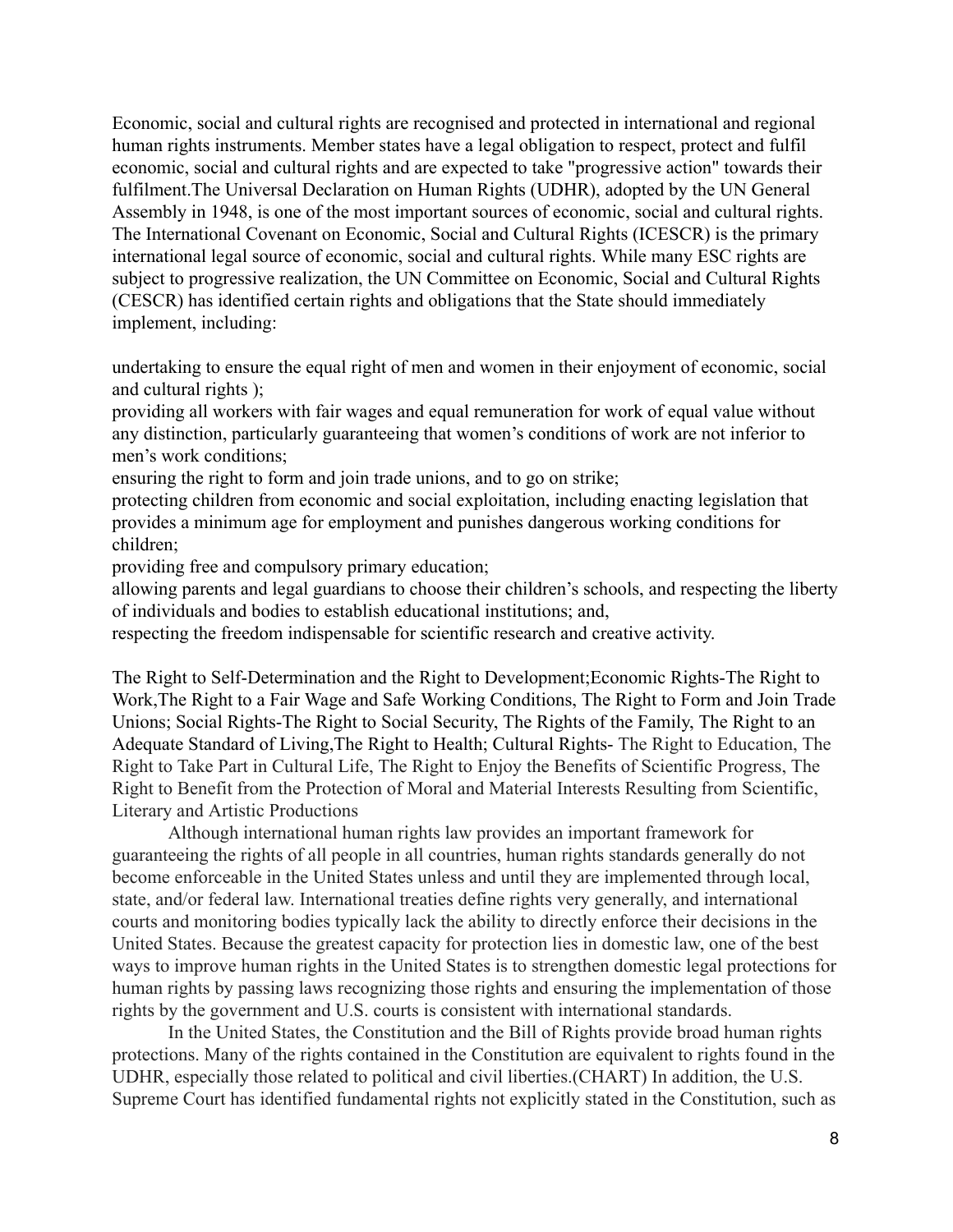the presumption of innocence in a criminal trial and freedom of movement. U.S. courts provide a remedy for people whose constitutional rights have been violated. The U.S. Congress also passes laws that protect constitutional rights and provide remedies for victims of human rights violations when court cases may be too costly or difficult. The most important of these domestic laws are those that prohibit discrimination, including discrimination based on race, gender, religion, or disability. Although the U.S. Constitution provides strong protections for civil and political rights, it fails to recognize the economic, social, and cultural rights guaranteed in the UDHR. Some rights, such as the right to education, can be found in some state constitutions; others, such as the right to an adequate standard of living including food, shelter, and medical care, have not been recognized as rights. Statutes may address issues such as access to food and treat it as meeting a need for some defined group of people, but they do not recognize it as a right to which all people are entitled. Because economic, social, and cultural issues are not viewed as rights enjoyed by all, public policies can exclude people from eligibility as long as they do not discriminate on prohibited grounds such as race. While ensuring that public policies are not discriminatory is important, it does not address the underlying problem of failing to guarantee for all people in the United States an adequate standard of living and other rights necessary to live in dignity.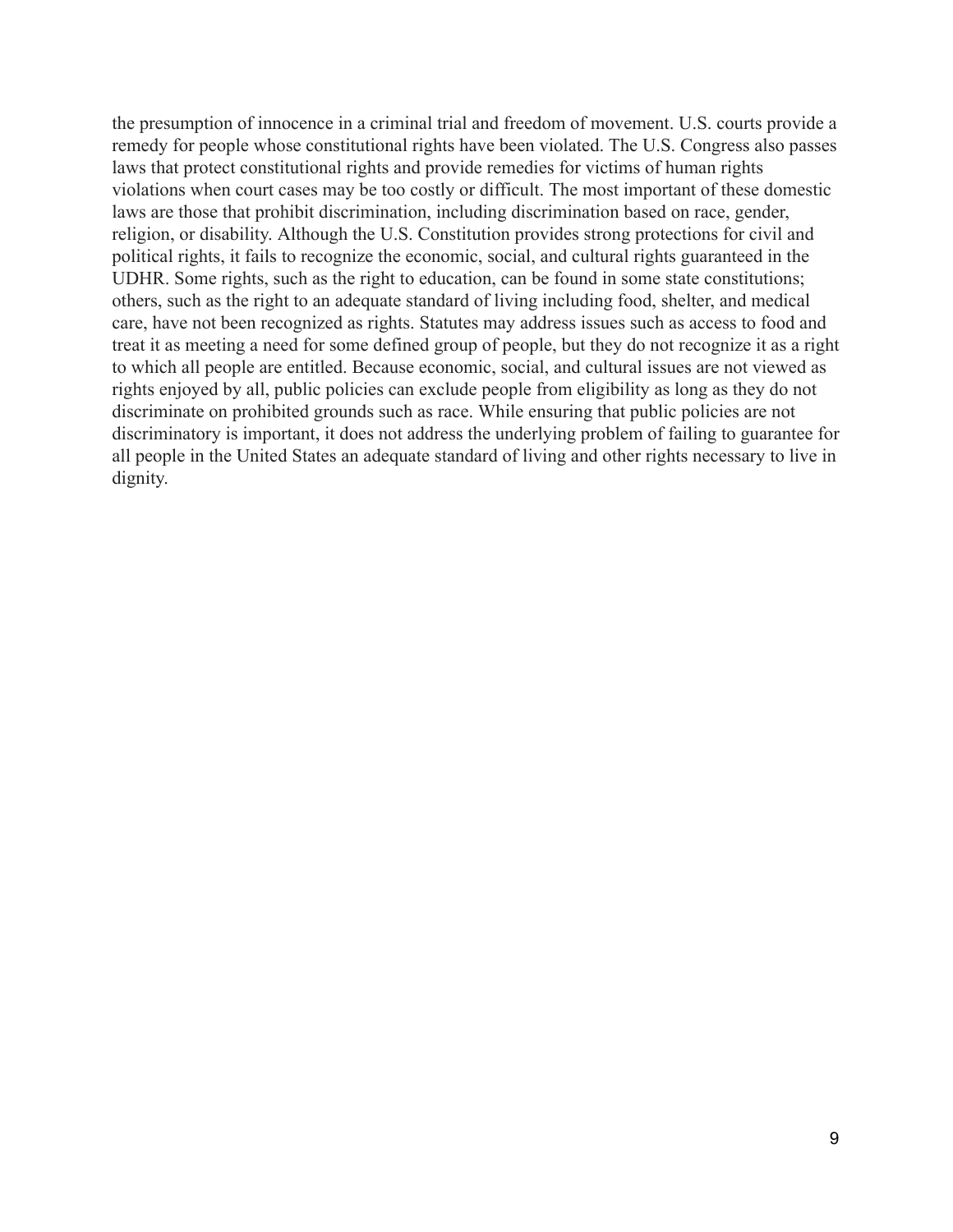The Bill of Rights guarantees civil and political rights to individual citizens, including: freedom of speech, religion, and association; the right to a fair trial; and the prohibition of cruel and unusual punishment.

One hundred women and men sign the Seneca Falls Declaration proclaiming equal social, civil, and religious rights for women.

 The U.S. signs the Hague Conventions which define the laws of war and maritime combat, create protections for prisoners of war and civilians, and establish mechanisms for the peaceful settlement of international disputes.

 The League of Nations forms "to promote international co-operation and to achieve international peace and security." U.S. President Woodrow Wilson leads the effort to establish the League, but the United States never joins.

Following the Japanese government's attack on Pearl Harbor, the U.S. government forcibly interns 120,000 Japanese Americans, many of them citizens, in detention camps.

The American Declaration of the Rights of Man and the Universal Declaration of Human Rights (UDHR) are adopted. The



The Declaration of Independence states that "all men are created equal ... [and] are endowed by their Creator with certain unalienable Rights. "Congress passes the Indian Removal Act, leading to the forced relocation of 70,000 Native Americans. Many Native Americans die on the westward journey. The Act was one of many official government actions that violated the Native Americans' rights.

 The 1863 Emancipation Proclamation helped to end slavery in the United States, eventually leading to the 13th Amendment (1865), which abolishes slavery, and the 14th Amendment (1868), which guarantees equal protection of the law to all people in the United States.

 Congress passes the Sedition Act of 1918, which makes it a crime to publish or speak "disloyal, profane, scurrilous, or abusive language" about the form of government, the Constitution, or the military of the United States. Over 2,000 people are prosecuted under the Act.

 President Franklin Delano Roosevelt launches the New Deal in an effort to bring the United States out of the Great Depression. Legislation passed under the New Deal establishes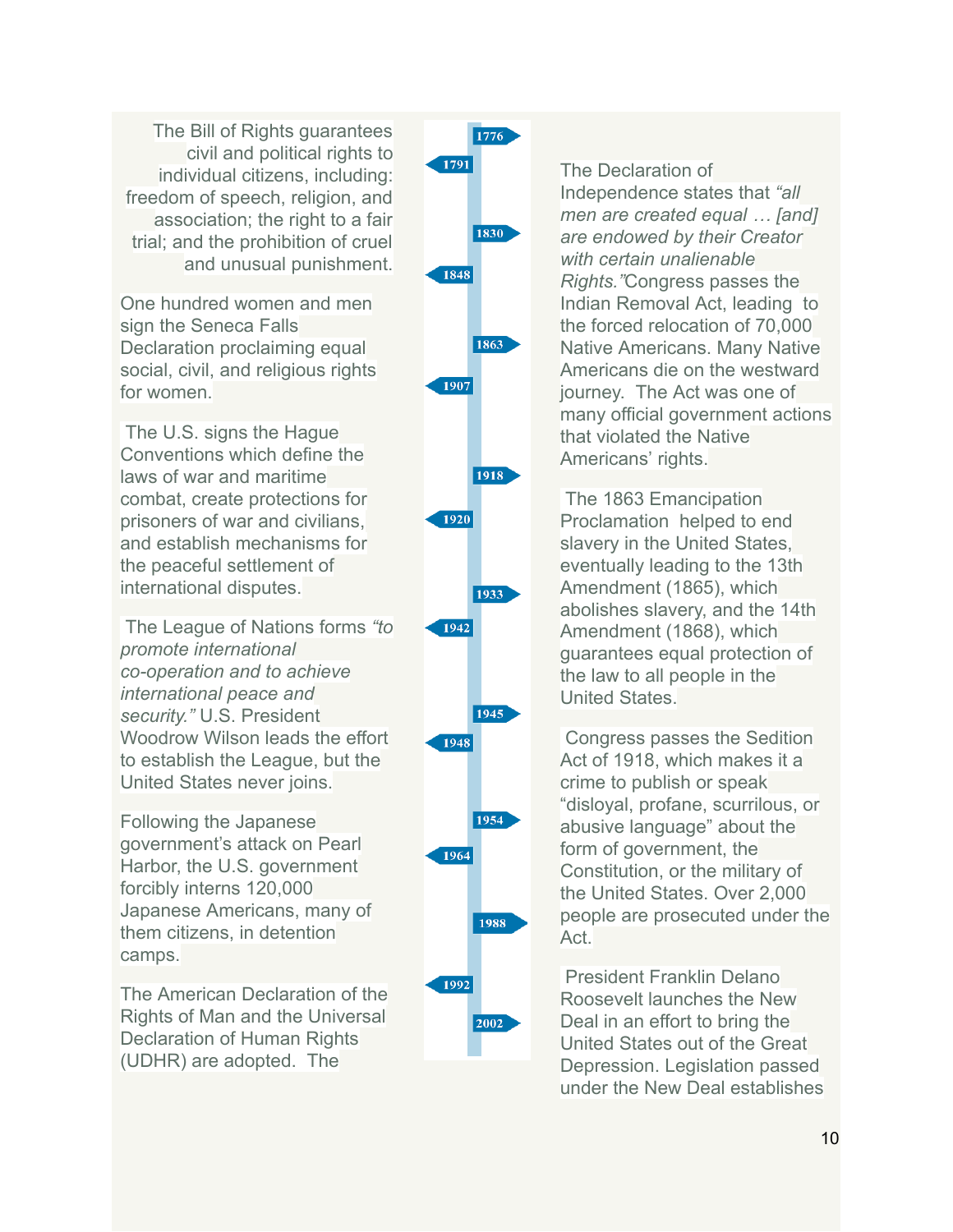United States leads the efforts to draft both documents.

Martin Luther King, Jr. wins the Nobel Peace Prize for his nonviolent resistance to racial injustice in America. The Civil Rights Act of 1964 outlaws major forms of discrimination in voting, the workplace, schools and public accommodations.

The United States ratifies the International Covenant on Civil and Political Rights. While signed, the International Covenant on Economic, Social and Cultural Rights remains unratified

Social Security, bans child labor, legalizes trade union practices, and provides jobs to millions of Americans.

 The United Nations is established. One of its purposes is "promoting and encouraging respect for human rights and for fundamental freedoms for all." The United States is instrumental in helping create the United Nations

In Brown v. Board of Education, the U.S. Supreme Court rules that racial segregation in public schools is unconstitutional.

 Almost 40 years after its creation, the United States ratifies the Convention on the Prevention and Punishment of the Crime of Genocide.

The U.S. begins using a detention camp at Guantanamo Bay to hold terrorism suspects in custody without a trial.

### Founding Human Rights

During the first half of the 20th century, the United States was an active proponent of establishing a universal human rights system. It was one of the leaders in creating the Universal Declaration of Human Rights, which was signed in 1948. It also played a prominent role in the Nuremberg International Military Tribunals, which prosecuted individuals for crimes against humanity for the first time.

### Withdrawl from the Human Rights System

Despite its initial support, in the 1950s the United States stopped participating in, and in some cases directly opposed, the newly established international human rights system. One reason for this disengagement was the conflict stemming from the Cold War, which made it difficult to support a common standard for human rights that might leave the United States vulnerable to criticism from its ideological enemies. The United States also had domestic reasons for refusing to accept international human rights law. At that time, many states in the United States practiced